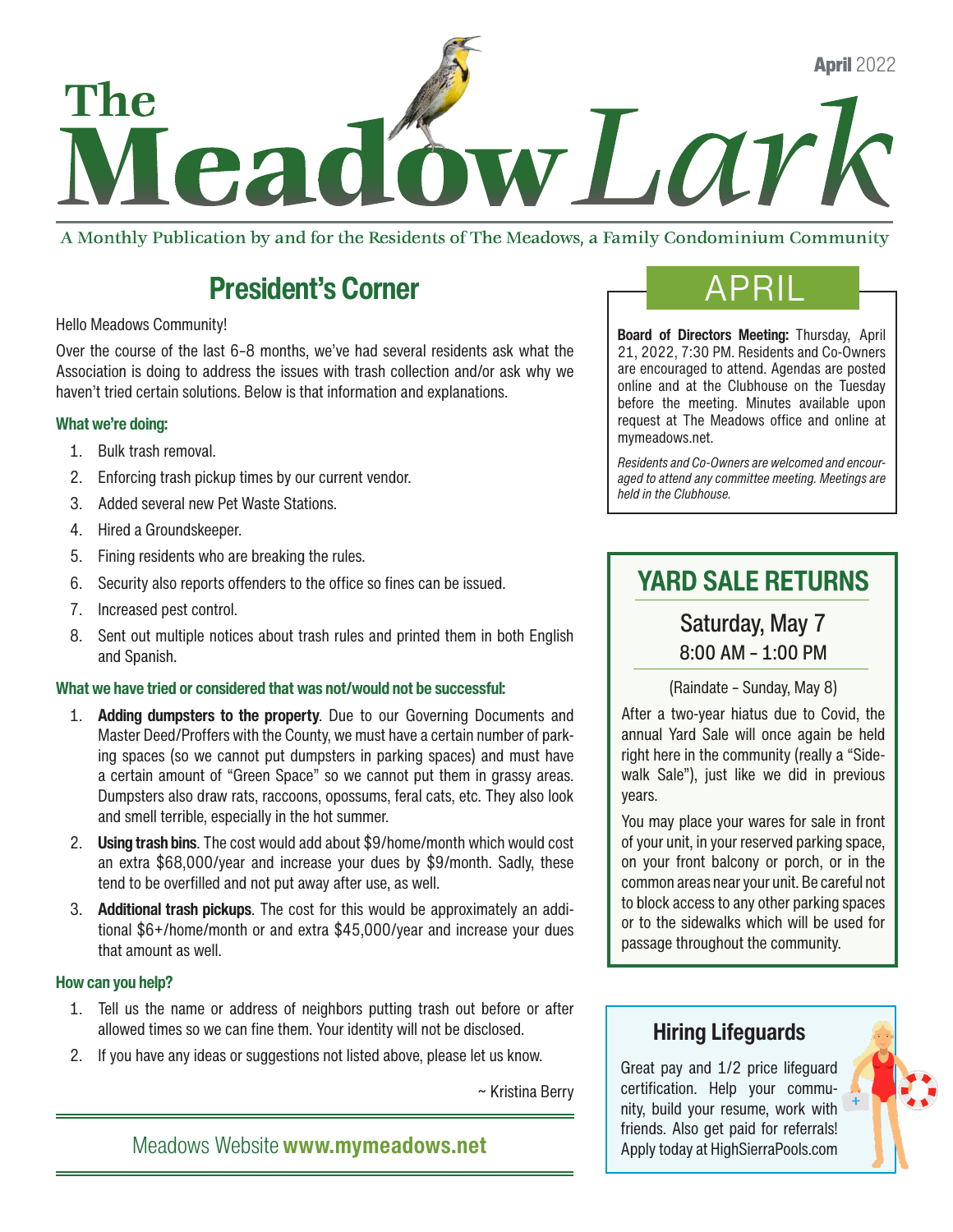

### Kindergarten **Registration**

Do you have a child who is scheduled to begin school this coming fall? Centre Ridge Elementary School in Centreville will be conducting their Kindergarten Registration for school year 2022–2023 in the school office.

Forms and other information are available on line at: https://www.fcps.edu/registration/kindergarten-registration. They are also available in the front office for your convenience. Students are not required to be present at the time of registration. If you have any questions please call the school at 703-227-2600.

### Park Your Car Properly!

There seems to be an increasing number of Meadows residents and their guests parking their vehicles in the roadway and in fire lanes. Such parking is a hazard to others who are driving legally on our streets. Recently it was observed that two vehicles were parked illegally on one of our streets near each other, on opposite sides of the road. Drivers trying to drive on that street had to weave through what was essentially an obstacle course and had to wait as only one car at a time could safely pass this section of the road. This is not a good situation.

It is never a good idea to park your vehicle in the manner described above. There are usually parking spaces available to safely park in when dropping someone off or needing to run into your unit quickly to get something. Why take the chance of getting your car hit, or even towed, when parking illegally and unsafely? Our security officers will be strongly enforcing this violation of our Rules and Regulations, please find an appropriate parking space to keep everyone, including yourself, safe.

## Board of Directors **Motions**

#### *The motions from the February 17 Board meeting.*

- Passed a motion to purchase up to \$100K worth of CDs after the expected interest rate hike.
- Passed a motion to authorize the members of the Pool Committee.
- Passed a motion to accept a pest removal proposal from PMSI for this year.
- Passed a motion to approve a proposal for up to \$3,000 from Jiffy Plumbing to repair water lines.
- Passed a motion to accelerate collections on delinquent accounts.
- Passed a motion to write off debts from two accounts.
- Passed a motion to approve a salary increase for staff.

COMPLETE MINUTES OF BOARD MEETINGS AVAILABLE AT THE OFFICE

## Bits & Pieces

### Security Note:

Be sure to be extra vigilant when securing your home. Statistically, homes are more likely to be broken into this time of year than during any other time. Also, protect your vehicles by removing your GPS units and other valuables after you park in The Meadows.

#### Curfew Reminder:

The Meadows has a curfew in effect for minors under the age of 18. Please refer to The Meadows Rules and Regulations.

#### Announcements:

Submit your announcement to The Meadow Lark. The deadline is 20<sup>th</sup> of the month. Please include your name, address and contact information. This information will not appear in The Meadow Lark. See the back page for fax or email information.

# Security Totals

#### February 15, 2022 – March 14, 2022

Calls for service and/or situations involving or requiring security assistance, by street:

- Avocado Court: 0
- Cool Oak Lane: 2
- Golden Oak Court/Road: 9
	- Rustling Leaves Lane: 5
		- Saguaro Place: 3
	- Saint Germain Drive: 0
		- Strasburg Drive: 2
			- Turin Lane: 0
		- Vehicles Ticketed: 48
			- Vehicles Towed: 4
	- Violation Letters Sent: 56
- Calls referred to FCPD/FCFD: 13

#### **The Meadows**



# Fire Regulations

- Kerosene, or any fuel heaters, are forbidden by Meadows regulations.
- Residents should not store combustibles in furnace rooms. It is a serious fire hazard and is against County and Meadows regulations.
- Smoke detectors are required on each level of homes in The Meadows.
- Charcoal grills only are prohibited on The Meadows property.
- Residents should maintain a fire extinguisher in their units. It should be rated at least 2A:10BC.



### Carbon Monoxide Detectors

The furnaces and most hot water heaters in The Meadows use gas. It is imperative that all homes have a working carbon monoxide detector. Carbon monoxide is a colorless and odorless gas which can cause death.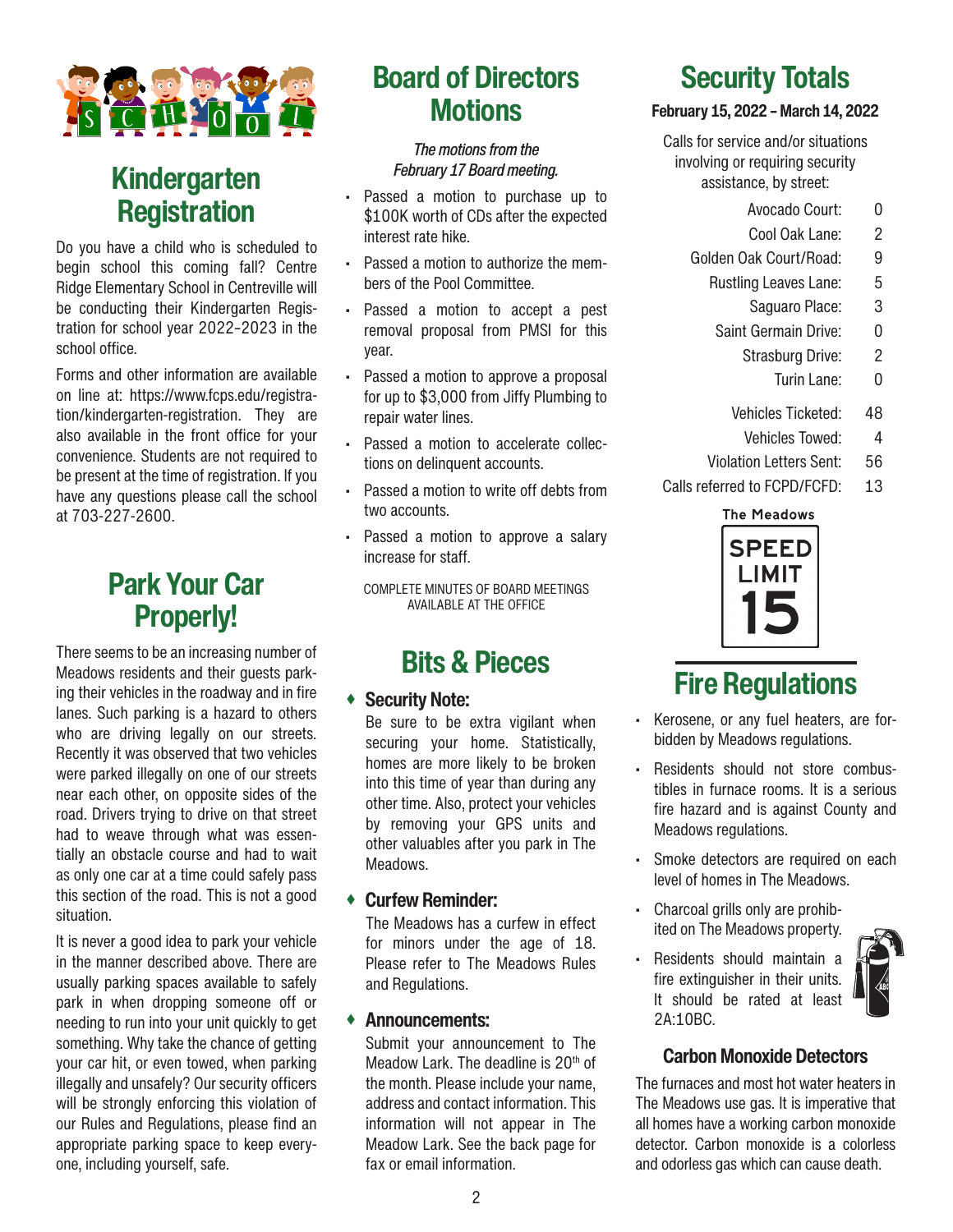# It's Time to Get the Water Flowing Again!

As we enter warmer weather many residents are ready to start watering their plants and washing their cars. For this reason, all valves to the outdoor water spigots are required to be turned back on by April 15th.

The valve to turn the water on for the front spigot is located under the kitchen sick of the lower unit. The valve for the back spigot is located in the utility closet of the lower unit.

If you are a lower unit you are responsible for turning these valves on. Also, if you notice anything unusual such as a steady drip when the spigot is turned off, leaking under the kitchen sink/utility room from the spigot water line, or the spigot sprays awkwardly when turned on, please contact the Management Office.





### Spring Planting Tips

Flowers and shrubs may be planted in existing beds that are in the direct vicinity of rear patios, bedroom windows or front porches/steps by Co-Owners/Residents if they are in conformity with The Meadows Rules and Regulations, Section, VI, Rule 9a-i and Rule 10. Please see the Rules and Regulations on our website at [www.mymeadows.net](http://www.mymeadows.net) or request a copy in the Management Office.

# Parking in The Meadows

Vehicles parked on Meadows property must display a valid parking permit. The acceptable forms of a permit can either be a Meadows parking sticker, a blue Visitor hang tag, or a red Extended Visitor Hang tag. For details on our parking



rules and regulations, please feel free to contact The Meadows office, or refer to the 2021 Meadows Rules and Regulations, Section X: Rules Governing Motor Vehicles.

### Carbon Monoxide **Detectors** Recommended

Natural gas supplied to a heater, stove, water heater, or other gas-supplied appliances can result in the release of unsafe levels of Carbon Monoxide. The Meadows, along with our insurance carrier, strongly recommends every unit to have one or more carbon monoxide detectors installed within 15 feet of all sleeping areas.

Carbon Monoxide is a colorless, odorless gas which can be deadly! Carbon Monoxide can only be detected with Carbon Monoxide detectors, so it is important that each unit be equipped with a working CO detector. These detectors are inexpensive (\$20-\$50) and can be purchased at any home improvement or box store. Acceptable detectors must be UL listed and may be one of the following:

- 1. Battery powered
- 2. Plug-in with battery backup
- 3. Directly wired with battery backup

Combination smoke and CO detectors are acceptable as long as they have different alarm tones. Detectors must be installed and maintained according the manufacturer's instructions. The combination battery/ sensor must be changed approximately every two years.

# Keep the **Lights** On!

In order to promote safety in our neighborhood, everyone is reminded to leave your porch lights on, both front and rear. Generally, criminals like to operate in the dark, so the more light that is present, the less likely they will be to strike in that area.

Although we are blessed to have street lights, they cannot provide full light everywhere. If all units keep their porch lights on, the level of light in the community will be much more of a crime deterrent.



## Taking Care of Trash

Trash is an issue that no one really wants to deal with, but its existence is a fact of life. Some people just can't seem to dispose of trash properly. In order to keep our community looking as nice as possible, everyone is asked to please not leave trash on the Common Elements, and if you see some unsightly trash, please be a good citizen and pick it up.

To keep your community clean, please contact the Management Office at 703-830-4464 or [meadowsoffice@verizon.net](mailto:meadowsoffice@verizon.net) to report any neighbors who you feel are not following the rules related to trash and its removal.